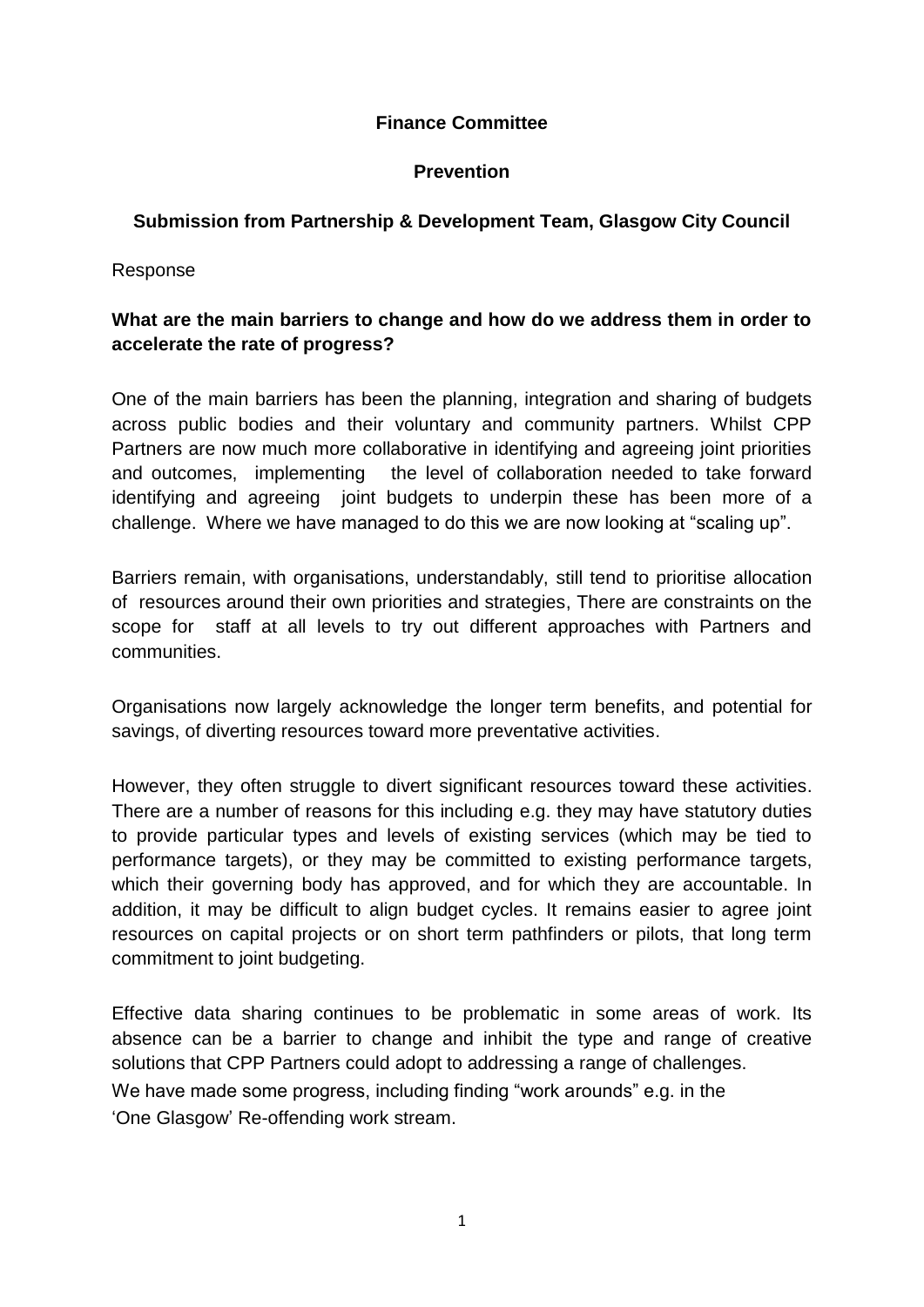In addition, there is still a lack of clarity about what financial models could be put in place to establish how any resources or savings freed up further down the line (as a result of re-profiling activities into earlier intervention) could then be re-invested back into the system to further improve statutory services or introduce more innovative services. This is further complicated when two or more different organisations are involved in delivering services to communities. To be more specific, there are unresolved issues regarding who makes the extra additional investment , on the one hand , as opposed to who benefits longer term from the expected outcomes any reduction in demand for services and potential cost saving ? In other words, who gets to benefit from the saving? How can we develop a fair and balanced model to apportion and share what are essentially "joint" savings? If one partner simply "banks" the savings for themselves, what incentive is there for other partners to continue ,or ideally expand ,such a collaborative approach. We need to find a model which addresses this issue if we want to "scale up" such initiatives.

To try to remove these barriers and accelerate progress, in Glasgow we have progressed with a 'joint resourcing' exercise around three of our SOA priorities – alcohol, youth employment and homelessness. CPP Partners have sought to establish what exactly we are individually and collectively investing around these themes across the board (both in financial terms and specific types of services). We have matched this against the evidence of demand for services as it currently stands to assess whether the level and type of services provides actually meets the current demand. An assessment of the level and type of preventative approaches has also been undertaken around these themes. The next phase for these types of activity will be to establish how we can learn from this to better plan and integrate future budgets and resources around our joint priorities.

Within a community context, we have tested out a participatory or community budgeting approach in the city by running a number of pilot exercises over the past 18 months or so. The Council and its CPP Partners have looked at a small number of different approaches to Community Budgeting and have also looked at the types and levels of budgets that could be used to facilitate progress. The aim is to increase community involvement in genuine and significant budget planning and decision making around resources, thus supporting genuine community empowerment.

### **How do we ensure that the necessary culture change and greater levels of integration takes place?**

There are a number of practical ways to improve cultural change and also greater integration between different agencies. Firstly, CPPs should encourage greater secondment opportunities between agencies and also the formation of multi-agency teams around specific projects or to deliver upon specific outcomes. In Glasgow, we have achieved significant results by encouraging different CPP Partners to take the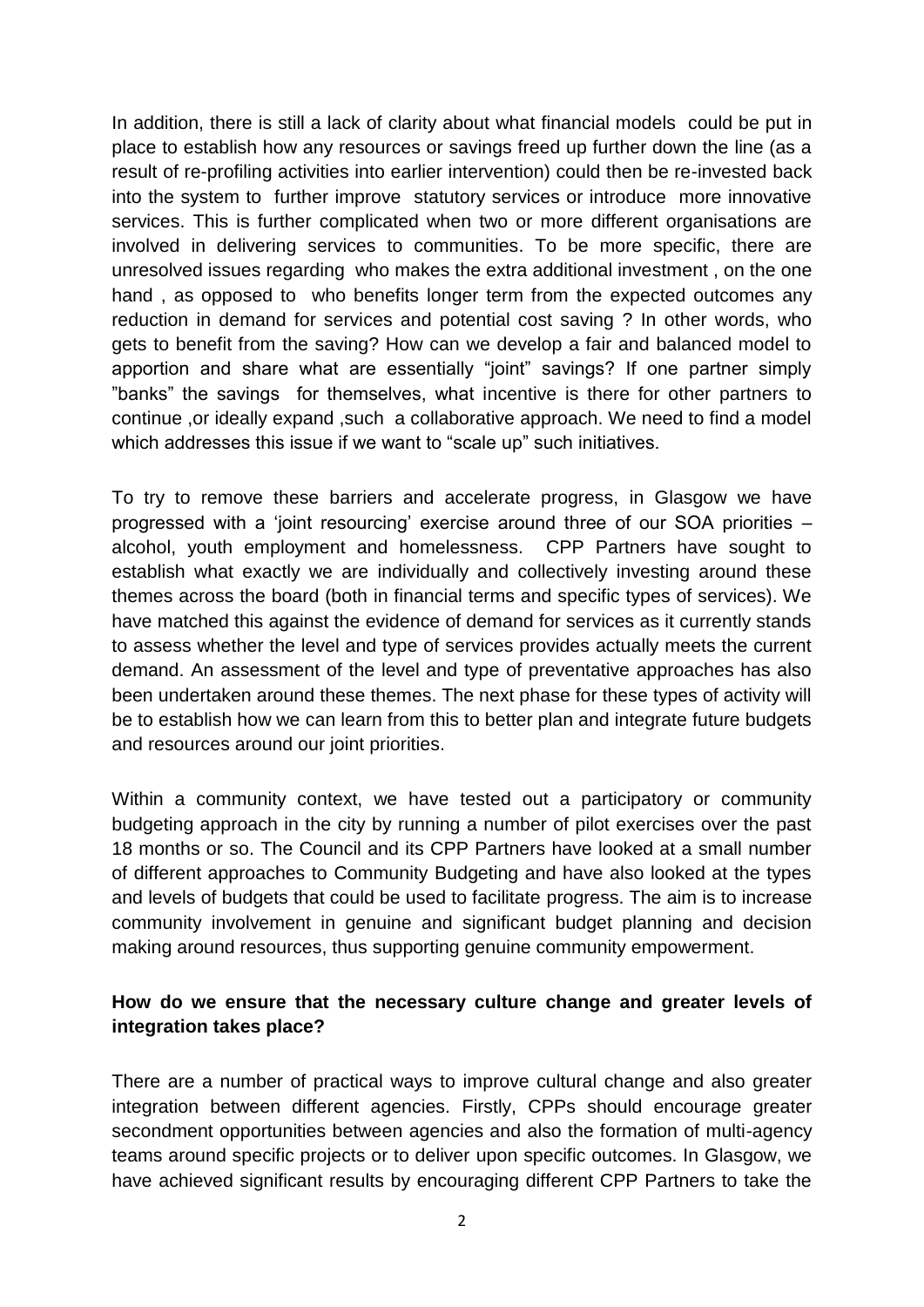lead on priorities and outcomes that sit outside their natural core business. E.g. Fire & Rescue leading on an employability and community justice project in the Gorbals.

Another area where Partners in Glasgow have invested in is around the relationship between statutory public Partners and Third Sector Partners. The existence of the Third Sector Interface and the development of the Glasgow Third Sector Forum have been instrumental in improving relationships and providing clarity about the role of the Third Sector in the Community planning process. Specifically, the Forum provides a vehicle to engage with other CPP Partners about the specific contribution that Third Sector organisations can make to delivering against shared outcomes, including taking the lead around particular types of activity on behalf of the Partnership.

Capacity Building and support for Community Representatives across the Partnership is also an important tool to help improve the involvement and contribution of residents and community groups on Partnerships. This is vitally important as they can provide a legitimacy and grass roots community viewpoint in relation to service development, delivery and transformation. Greater empowerment of residents and community groups can hopefully lead to higher levels of involvement and confidence within Communities, establishing them as equal partners within the CPP process.

The Community Empowerment Act also has the potential to encourage greater integration of agencies and staff around our shared CPP Priorities. It also provides a potential mechanism for Communities and groups to become more involved (and on an equal footing) with decision making and resource allocation.

# **What opportunities does digital technology provide in reforming the delivery of public services towards prevention?**

Digital technology has a central role in improving the planning and development of public services and specifically prevention. It can facilitate greater data sharing and integration that can lead to better insight around an issue, potentially leading to the development of more innovative solutions. Secondly, it can improve community involvement and empowerment through the development of digital solutions that particular members of the community might find more engaging and informative.

Technology can provide a platform to share data around particular issues and outcomes and can enable the greater visualisation and analysis of data that can potentially lead to greater insight into an issue – for example it can provide an open platform for researchers to identify and make connections between different issues. By joining together different data, it can be used to predict where, when and how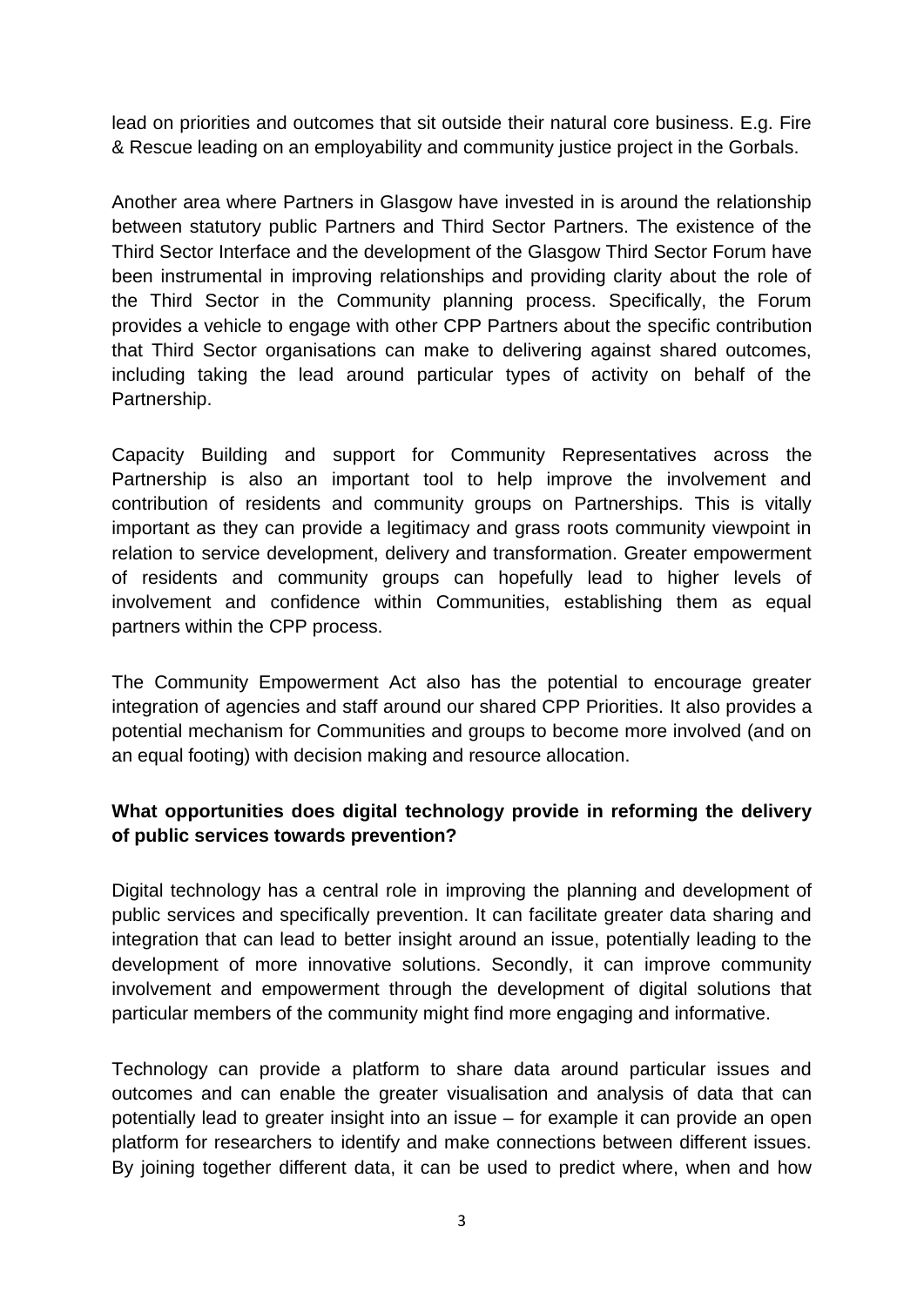situations may arise which can help organisations to plan and respond, including making earlier interventions and the more efficient deployment of resources.

Form a community perspective, better technology, fostering an open data ethos, and the greater sharing and analysis of data can improve community involvement and understanding. In Glasgow, we have developed a number of examples building on the recent Future City Demonstrator programme, where community specific projects have been advanced. Community residents have been active in helping CPP partners to build up asset maps within local communities which can be used by both residents and services to better understand local areas and also potential approaches to service delivery. The use of on-line tools such as phone apps, have made such solutions much more accessible to the general public.

## **How should Community Planning be developed to support service integration and the focus on prevention?**

Some of the legislative changes within the Community Empowerment Act can provide an opportunity for CPPs to support integration and a subsequent focus on prevention. A greater focus on locality planning between all partners including residents can support this at a neighbourhood level. CPPs should therefore be encouraged to develop inclusive locality plans that recognise all of the potential assets at the disposal of the Partnership including the talent, energy and commitment of local residents themselves as well as the budgets and resources of statutory agencies and voluntary sector partners.

In Glasgow, the Partnership is developing a local 'Thriving Places' approach to locality planning across nine initial neighbourhoods, utilising all of the available assets in each community to develop local plans that address a number of local issues. These issues have been identified in Partnership between statutory agencies, third sector partners and residents themselves, as have potential solutions such as different ways of working and use of resources. Often, the issues identified have aligned directly with the prevention and early intervention agendas such as how to improve the experiences and opportunities for young school children or how to support older people in communities to prevent further isolation and mental health issues.

As outlined on page 2 of this response, CPPs should be encouraged to adopt a joint resourcing approach to budget planning around an agreed and shared set of joint outcomes.